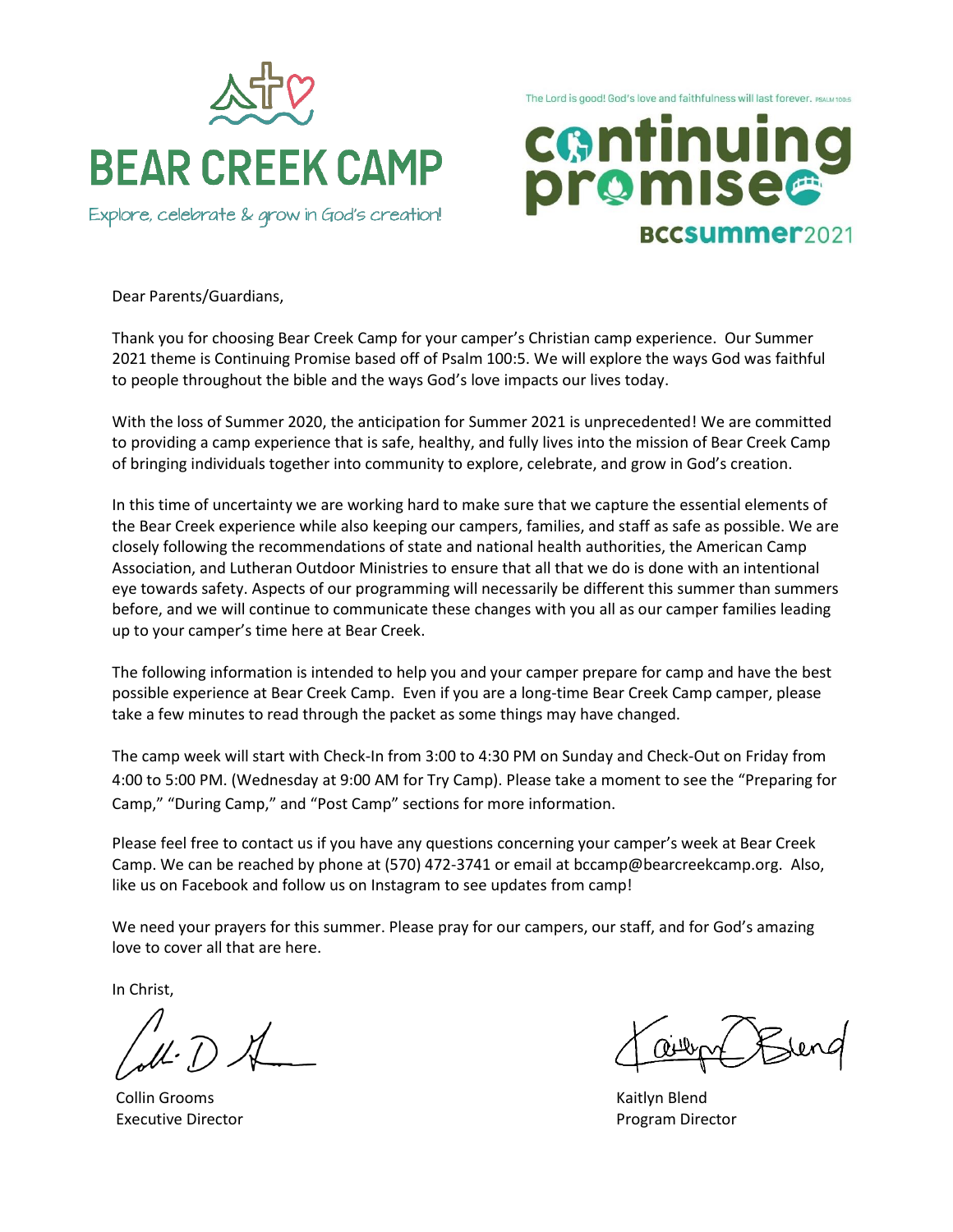# **PREPARING FOR CAMP**

## **PACKING**

Please send sturdy and comfortable clothing with your camper. Campers will be very active during the week and clothing will get dirty, wet, and muddy as they tromp through woods, splash in mud puddles, and play in the creek. Please send only items that you and your camper won't be upset if they are ruined. No laundry opportunities are available for campers; please pack enough clothes for the entire duration of the camp session. All clothes should also have appropriate language and imagery.

Aside from comfortable clothes, shoes should also be comfortable as well as effective. Activity shoes that will be worn during games, walks, and daily camp should be close-toed. Flip flops will only be allowed in cabins and at the lake. Hiking boots are strongly encouraged for hiking, however, sturdy sneakers are allowed in the absence of boots.

**PACKING LIST** – Campers should bring the following items for their use at camp.

- **At least 10 face masks (2 per day)**
- Personal Water Bottle
- Sleeping Bag
- Pillow
- Towels and Washcloth
- Toothbrush and Toothpaste
- Comb/Brush
- Sunscreen and Insect Repellent
- Swimsuit
- Clothes for all weather (Shorts, Jeans, T-Shirts, Sweatshirt, socks, etc.)
- Old Clothes (things you don't mind getting dirty)
- Sturdy Closed-Toe Shoes
- Extra pair of shoes (in case yours get wet)
- Backpack (if you have one, no need to buy one)
- Dress Clothes for Dance Night
- Rain Gear
- Bible
- Notebook
- Pens/Pencils
- $-$  Flashlight
- Camera (if desired)
- Medication (if you need them)
- **14-Day Pre-Camp Health Practice Form**

Please mark all belongings with the camper's name. Lost and found items will be kept at the office for a maximum of three months after the last session of summer camp. Please contact the camp if you are missing something and we will do our best to locate it. There is no need to bring any personal sports equipment, but if equipment is brought, Bear Creek Camp assumes no responsibility of lost or damaged items and all equipment must be properly stored when not in use.

## **ITEMS NOT TO BRING TO CAMP**

These items will be taken from campers and held until the end of the week. Possession of weapons or drugs may result in the immediate removal of the camper from camp. Your help and assistance on keeping these items home would be greatly appreciated.

- Food (The camp provides good nutritious meals. Food in the cabins only encourages rodents and other animals to invade which can cause unsafe and unclean conditions.)
- Electronics (**CELL PHONES**, personal music devices, video game systems, etc.)
- **Cell phones** (aside from taking away from the camp experience, phones can be easily lost or damaged which Bear Creek assumes no responsibility of.)
- Knives, weapons, or any fire-related substance
- Cash, jewelry, or other valuables
- Alcohol, tobacco products, other drugs, or any drug paraphernalia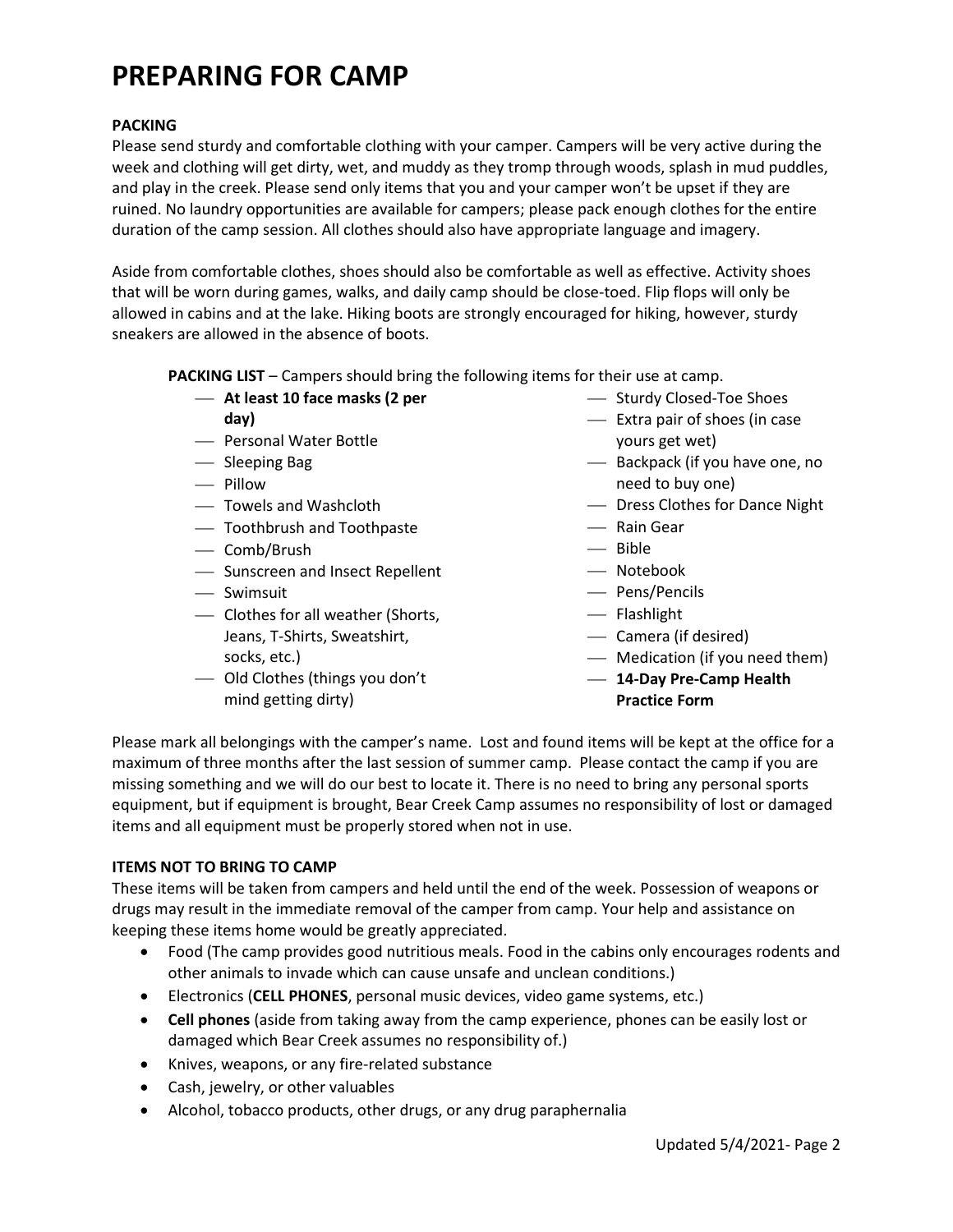#### **MEDICATIONS**

Please have medication, both prescription and over-the-counter, with you during the Check-In process. All medications must be stored with the Healthcare Manager while at camp; this includes any over-thecounter medications your camper might take. If your camper regularly takes over-the-counter medications or must take a specific kind, please bring these with you.

Please bring medication in its original container with all prescription information on it placed in a ziplock bag. Please mark the bag with the camper's name and place a 3x5 index card or piece of paper in the bag with the following information legibly written on it:

Camper's Name

Name of the medication and the dosage

Directions for taking the medication

When the medication is to be taken (camp standard times include breakfast, lunch, supper, and bed time; other times can be scheduled as needed).

#### **ALLERGIES**

Please ensure that all registration information lists all allergies and food restrictions for your camper. Our kitchen will accommodate any food allergies and restrictions, so we need to know your child's restrictions in advance to best prepare for their week at camp.

#### **MAIL, EMAILS AND PHOTOS**

Receiving mail at camp is something campers and staff look forward to. Here are a few options to do so.

- 1.) You may bring pre-written mail addressed to your camper on Sunday afternoon to drop off for distribution throughout the week. We will have boxes out to collect these letters at Check-In.
- 2.) One-way email can also be sent to campers during the week. Simply:
	- Send an email to campermail@bearcreekcamp.org
	- In the subject line: [Campers Name] [Age Group] [Cabin Number (if known)]
	- Write and submit email, which will then be delivered to your camper at the next lunch
- 3.) If you would like to send mail via the postal service please send it early in the week to ensure delivery to your camper. Please address mail in the following way:
	- Camper's Name Bear Creek Camp PO Box 278
	- Bear Creek, PA 18602

Throughout the summer we will also be posting photos on our website and Facebook page. Due to our internet policies and for camper's safety, all photos will be posted after the week has concluded.

#### **REFUND POLICY**

All registrations for residential programs are subject to a \$100 non-refundable deposit. Refunds for cancellations will be made according to the following schedule:

No-show or less than 1 week in advance: 50% refund of cost of camp. More than 1 week: refunded minus deposit. Cancellations due to medical reasons: Refunded 100% when we receive a doctor's certification.

Transferring to another 2021 summer session may be done at no charge in lieu of cancellation, subject to program openings and availability.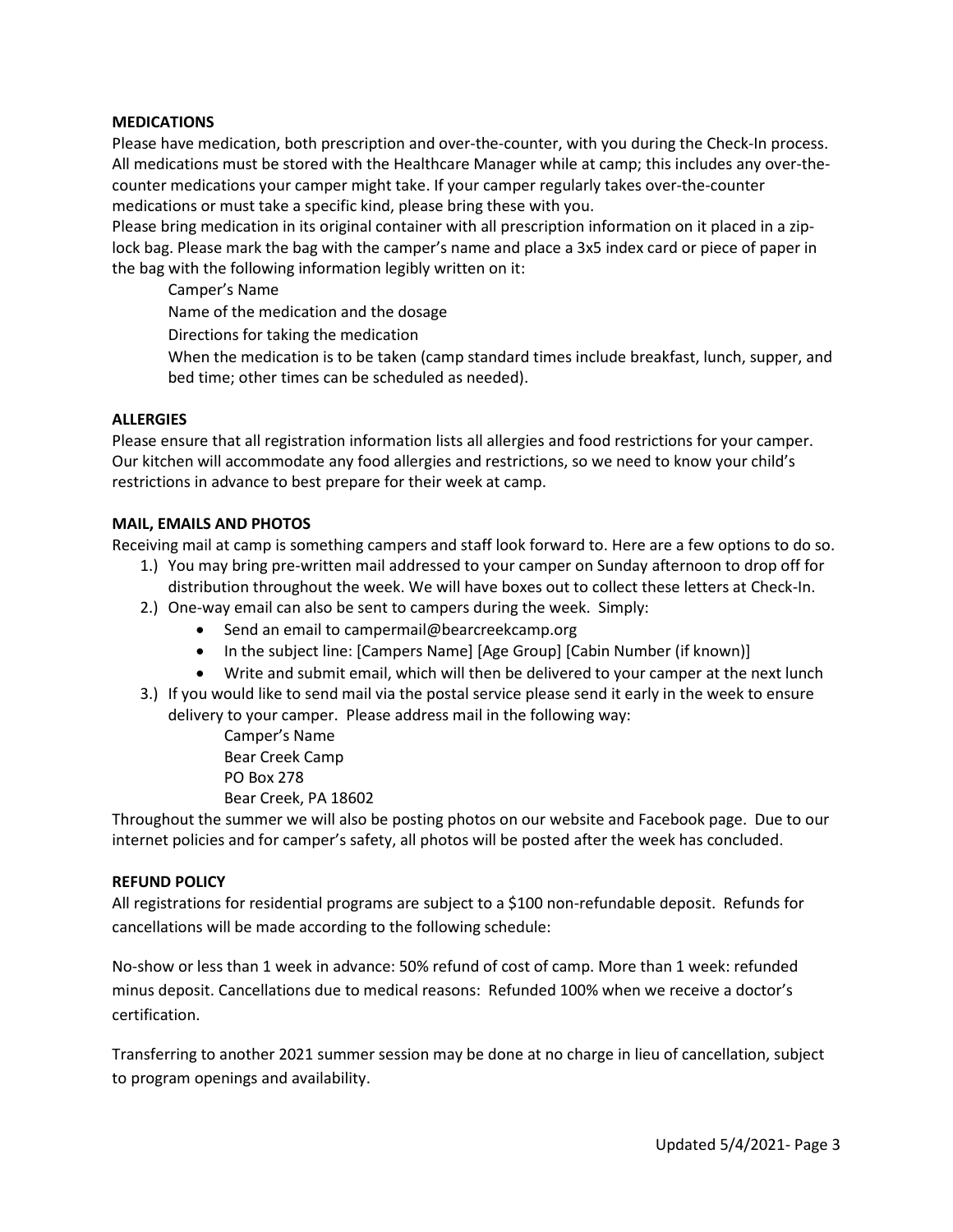# **DURING CAMP**

## **CHECK-IN**

The camping week begins Sunday with Check-In from 3:00 to 4:30 PM for Full Week and Try Camp Campers. **Arrival times will be staggered and pre-assigned to reduce the number of people checking in at the same time. You will receive an email prior to your session of camp assigning your camper checkin and pick-up time.** Check-in stations will occur near the program sites for each age group.

We request that only one parent or guardian arrive with the camper to Check-in if possible. Everyone in the vehicle must wear a mask during Check-in. **Campers must bring their completed** *14-Day Pre-Camp Health Practice Form* **with them to Check-in.** Campers who do not bring a completed form will not be allowed to attend camp. Each camper must take a Daily Health Assessment upon arrival including a temperature check. If a camper answers "yes" to any of the questions on the Daily Health Assessment they will not be allowed to attend. ALL MEDICATIONS MUST BE IN THEIR ORIGINAL LABELED CONTAINERS (even large volume) and then group into a clear ziplock bag with the camper's full name on the outside to be turned in to the Healthcare Manager during Check-In. Any changes to medications from the submitted health form must be made at Check-in with the healthcare staff.

Following Check-In, one accompanying adult may take the camper to their cabin in order to get settled in. We encourage parents to minimize time within the cabin and interact with camp staff at a safe distance outdoors while masked. Please remember that you are still in charge of your children while at Check-In until they are taken to their camp sites. Bear Creek Camp will send email updates if any changes or emergencies occur that may affect pick-up or drop-off.

#### **OPTIONAL ADDITIONS**

Camp Store Money, Quest Group Photo (the group your camper will be with all week), and Weekly Highlight Video are additional items you have the option of purchasing. Please note campership money does not cover these items. Our Camp Store has a system which will show the amount in each camper's personal store account; this will allow campers to purchase snacks and other store items during the week without carrying cash. The Camp Store will be open **each day** in the afternoon and visited by quest groups in a scheduled rotation. We also encourage online pre-ordering of larger items like shirts online at bearcreekcamp.org/store. Items can be selected for pickup upon session arrival. You can deposit any amount you would like into your camper's camp store account through the CampBrain registration. We suggest **\$10-30**. We will limit the amount of soda and candy campers can buy each day. Money not spent can be refunded at the end of the week or, if you choose, donated to our Campership Fund. Please do not leave cash with your camper during the week; it cannot be used by the campers in the Camp Store during the week. A Weekly Highlight Video is available for \$12, a color 8x10 photo of your camper's Quest Group is available for \$8, and a Photo/Video combo package is also available for \$15. All can be ordered prior to the week through the registration portal.

## **CAMP ACTIVITIES**

Bear Creek Camp has many activities for your camper to enjoy. With their counselors, campers will have the opportunity to choose some of the activities that they will experience. Please either speak to your camper's counselor or encourage your camper to speak with them about any special interest they have. Other factors including weather, scheduling, group dynamics, and staffing, may affect what activities will be available.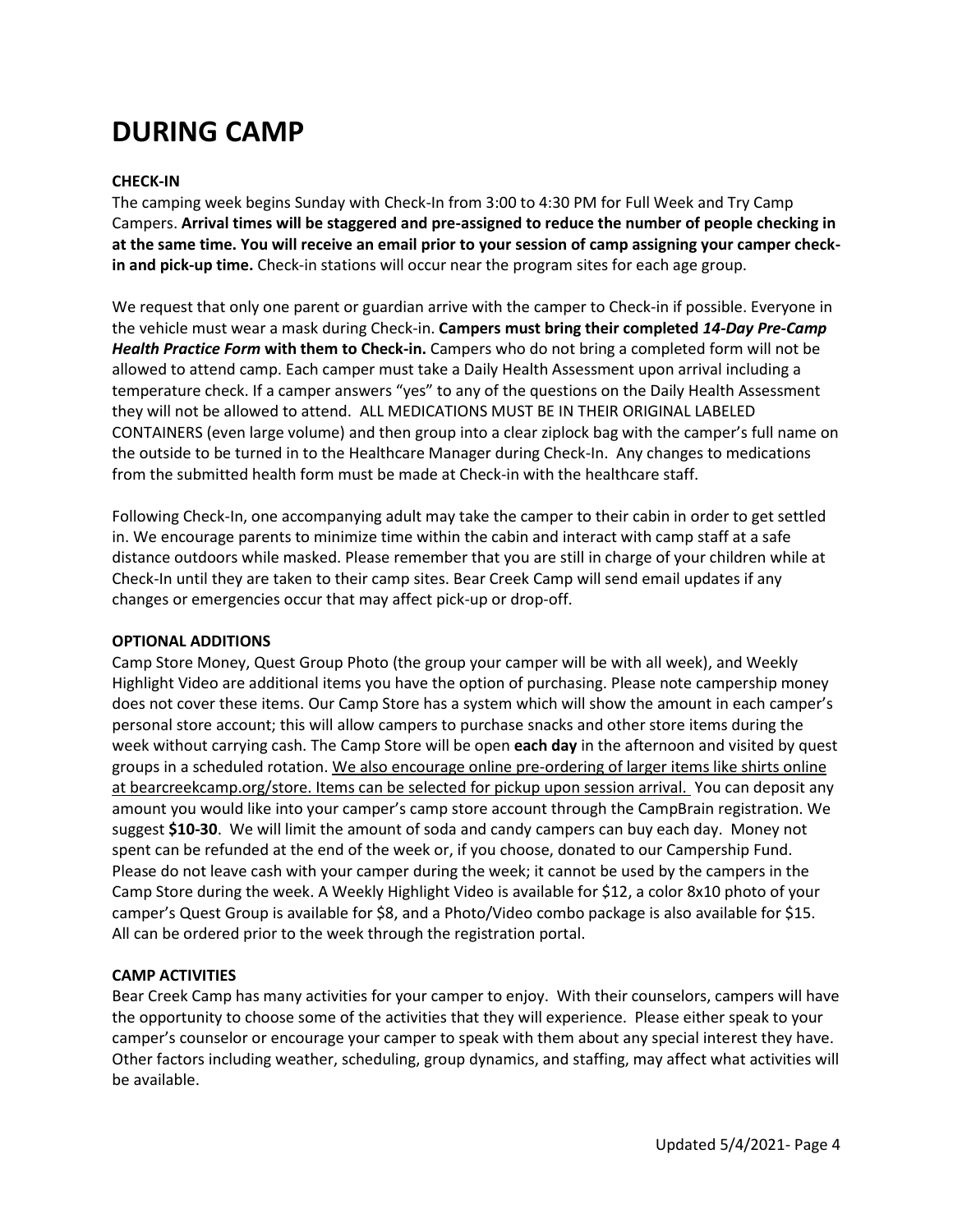## **OVERNIGHT**

All campers except Try Camp Campers will get to camp overnight on our property for at least one night. This experience gets the campers involved in developing their outdoor living skills and involves carrying personal and group gear, hiking, preparing meals cooked over campfires, setting up a tent, and basic back-country hygiene. Seniors campers will have the option of deciding on camping out more than one night with their Quest Group.

#### **CAMPER BEHAVIOR**

Bear Creek Camp strives to create an environment where all campers are respected and safe. The camp reserves the right to send home any camper who refuses to follow camp rules or, in the opinion of the director, is unable to function adequately in the camp setting. This is why we use a Behavior Contract that all campers and parents must sign prior to their week at camp. Please also discuss the following rules with your camper prior to their arrival to camp.

#### **GENERAL CAMPER RULES:**

- All COVID-19 precautions and non-pharmaceutical intervention protocols must be followed at all times.
- Illegal substances (cigarettes, alcohol, drugs, etc) are not permitted. Bear Creek Camp is a smoke-free environment.
- All medication must be given to the Healthcare Manager during Check-In.
- Everyone must wear shoes unless you are at the beach or at your cabin/site.
- Ropes courses should only be utilized when accompanied by a trained staff member.
- Swimming and boating is only allowed when a certified Bear Creek Camp Lifeguard is on duty guarding.
- Interactions between campers should exhibit respect for all individuals involved.
- Campers must be in their own cabin/sleeping area from lights out to morning wake up.
- Campers should treat all campers and staff, as well as their belongings, with respect.
- Campers should use camp property and supplies in the intended manner, treating them with respect; graffiti and vandalism are not permitted.
- Campers should leave their cell phones at home as they are a distraction from the respect, growth, and bonding we work hard to cultivate at camp

## **ILLNESS OR INJURY**

Bear Creek Camp does not carry primary medical insurance for campers. Parents are financially responsible for the cost of any medical care needed during a camper's stay at Bear Creek Camp. We will contact the parent/guardian of a camper injury or illness with symptoms in line with our COVID-19 policy document or any illness or injury that requires the camper to be taken off-site for medical reasons or who has to spend the night in our infirmary at the phone numbers provided.

## **CAMPER CONTACT**

The camp week is a very short time away from home and we have found that it is better if campers are not visited by parents, friends, and relatives nor receive phone calls during the week. If someone other than a parent/guardian is coming to pick up a camper they must be listed as authorized for pickup. If campers must leave a camp session early, a parent or guardian must sign out in the office. Due to COVID-19 protocols, returning to a camp session cannot occur.